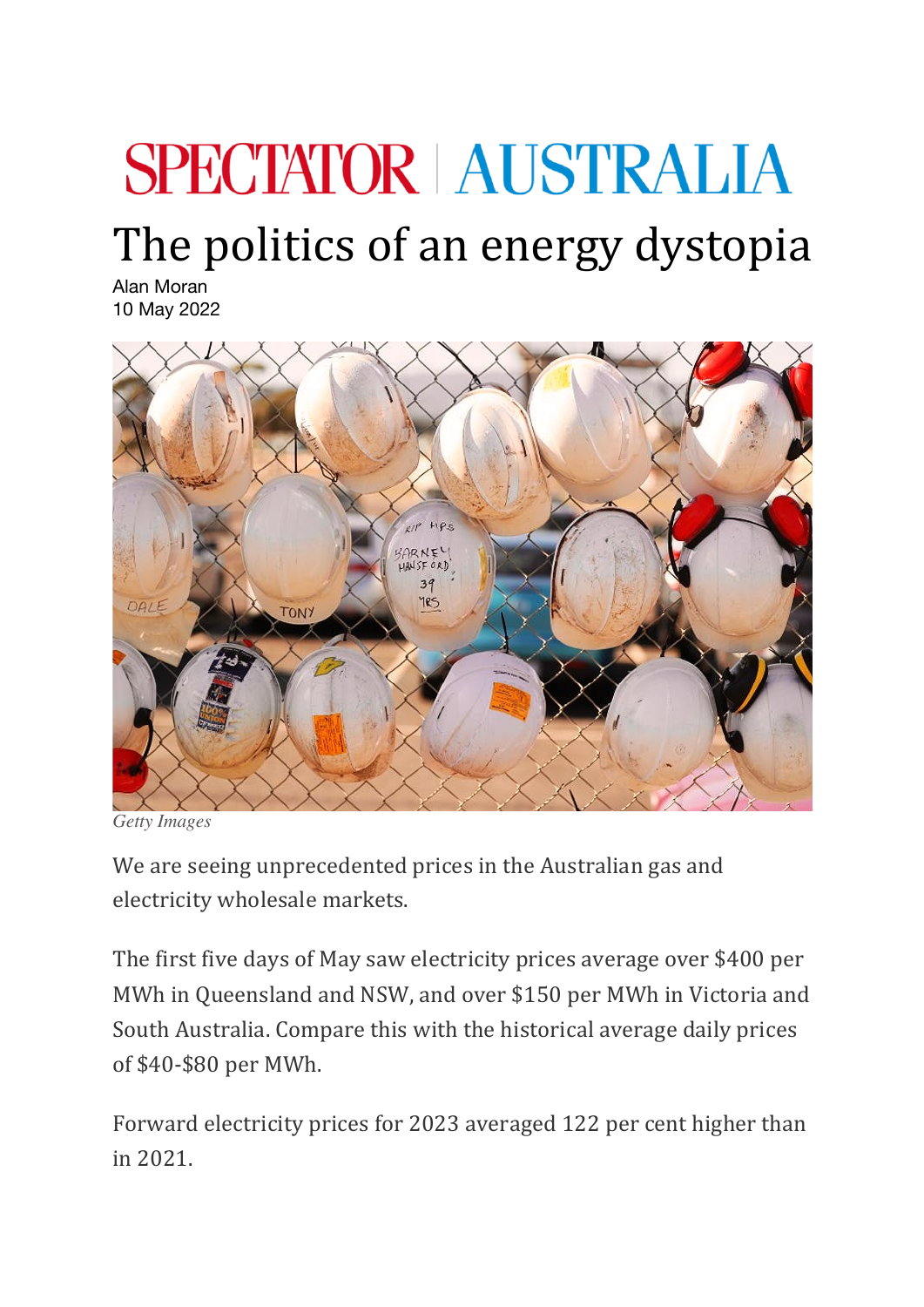

In the case of gas, present prices are about \$20 per Gigajoule in Sydney and Brisbane and \$26 in Victoria. These prices compare to around \$4 per G 10 years ago, rising to \$10 pre-Covid and falling to \$6 during Covid.

Gas prices would be even higher but for a lack of shipping capacity. Although the ACCC has a faulty methodology for estimating gas export costs (it assumes all but the incremental port and shipping costs are already accounted for), on the basis of Asian prices it estimates the Australian gas price should be \$40 per G. Longer term, the cost of transporting gas overseas is about \$5 per gi which defines the expected cost advantage that Australian users should achieve when capacity bottlenecks are cleared. That would mean Australian gas prices at something approaching the \$5 -6 per Gi prevalent in America – always providing that governments cease preventing exploration for and development of new gas finds.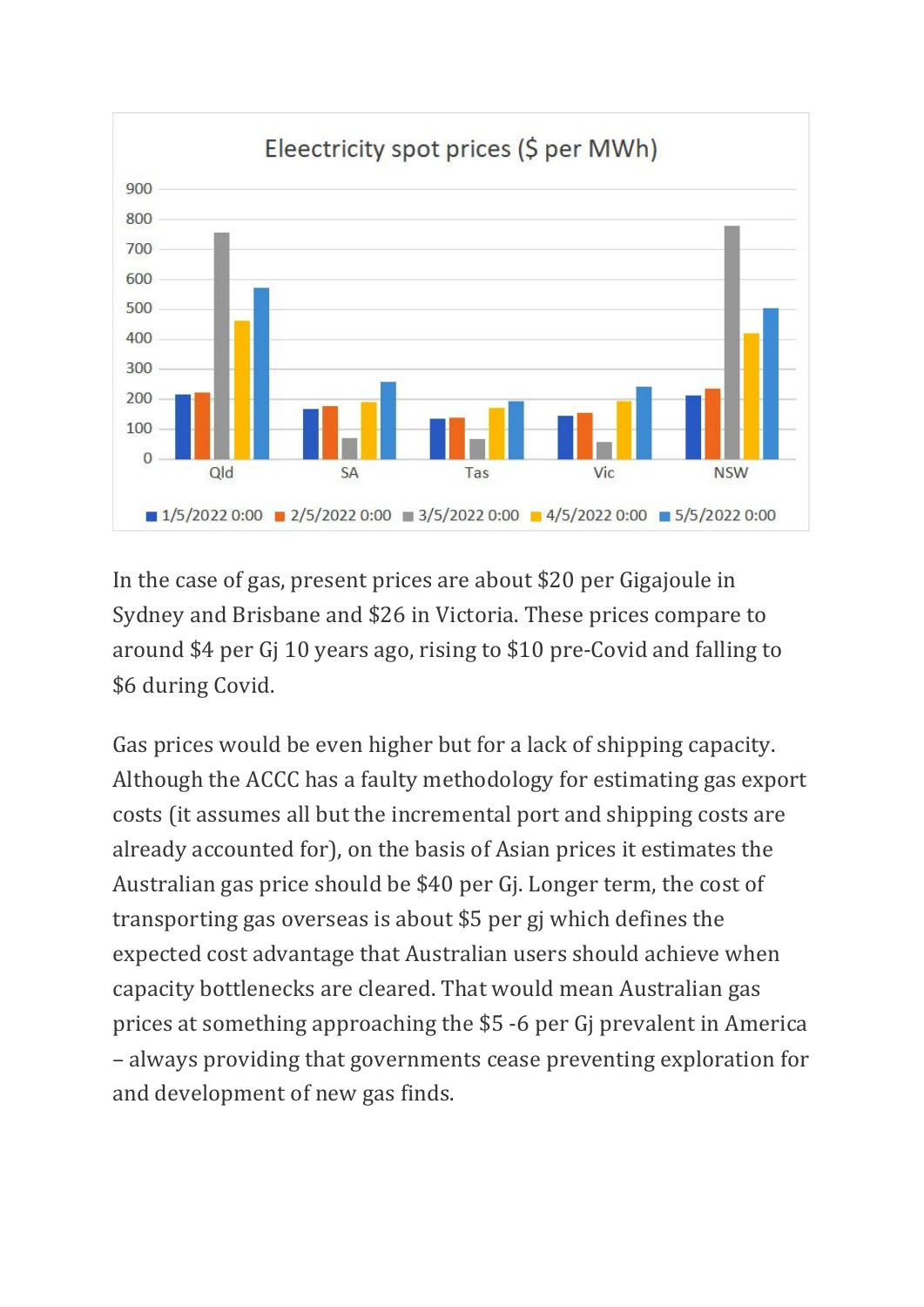Even though gas prices are currently lower than they might otherwise be, the increase that we have seen has been a major factor in lifting electricity prices in spite of gas being a minor source of electricity generation. High coal prices overseas would also have some effect in driving up domestic prices. This is despite most domestic thermal coal being of a lower quality than that exported (and Victorian brown coal cannot be exported). Diversion of coal to export markets coal would, like gas, also be constrained by port and shipping availability.

A larger factor is unplanned outages which currently affect seven of Australia's 47 coal generator units. One likely cause is a stinting on coal generators' maintenance resulting from subsidies to their wind/solar competitors that make them unprofitable. Without those subsidies, running at \$7 billion a year instead of their market share of 20 per cent, wind and solar would have no presence in Australia. Heightening these problems are coal shortages stemming from regulatory barriers and the hostility of woke financiers to new mines and mine expansions.

The global effect of subsidies to renewables and other elements of Western governments' 'war on coal' is being revealed by the Ukraine crisis taking place just as global energy demand is recovering from Covid lockdowns. Prices of gas and electricity have skyrocketed. Green-oriented Europeans are promoting a doubling down of renewable energy subsidies as the solution. More pragmatic elements are damping down on Climate Change rhetoric and seeking to keep coal generators operating and (in the case of France) return to a nuclear path.

Energy and environment policy is the crucible within which the politics of the present election campaign is being conducted. The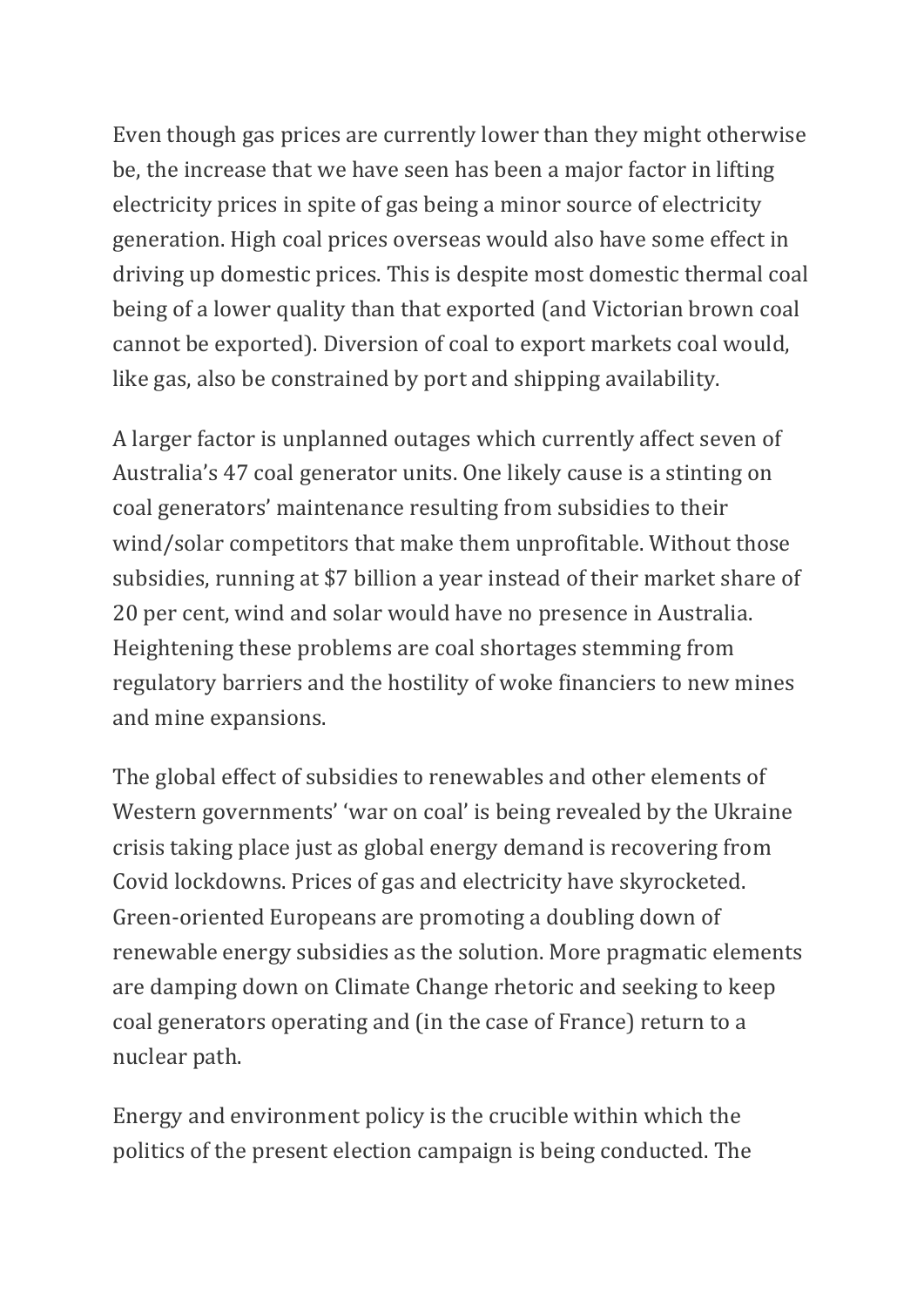Coalition is positioning itself as optimally timing the closure of domestic coal and gas usage to reach Net Zero emissions by 2050. Ranged against it is an assembly of Simon Holmes a Court's Teals, the Greens, and the ALP all promoting a faster pace on this road to this economic cataclysm.

Australia's choice of lesser and greater energy policy evils takes us along the path already blazed by the UK and Germany, both of which have higher renewable energy shares than Australia.

As the Global Warming Foundation's Benny Peiser informed us, the adverse effects of the UK's war on fossil fuels had been suppressed by price controls. But these controls were bankrupting the whole industry and prices doubled last month when the lid was finally removed. Prices are set to rise another 50 per cent by November, meaning UK consumers will face a threefold increase in average bills this year.

Australia faces similar if lesser issues. Once the average 122 per cent wholesale energy price increase, evident in forward prices, is passed through a near 50 per cent increase in household retail prices will be seen – and a much larger increase will be faced by businesses, enough to force the closure of smelters and other energy-intensive industries already suffering from energy costs. With an ALP government we would see additional measures, including forced reductions in emissions for the top 215 energy users and the costs of a \$78 billion fourfold expansion of the electricity transmission network to accommodate wind and solar.

Compounding this misery is the inevitable increase in mortgages as interest rates are lifted from their near-zero levels and increased